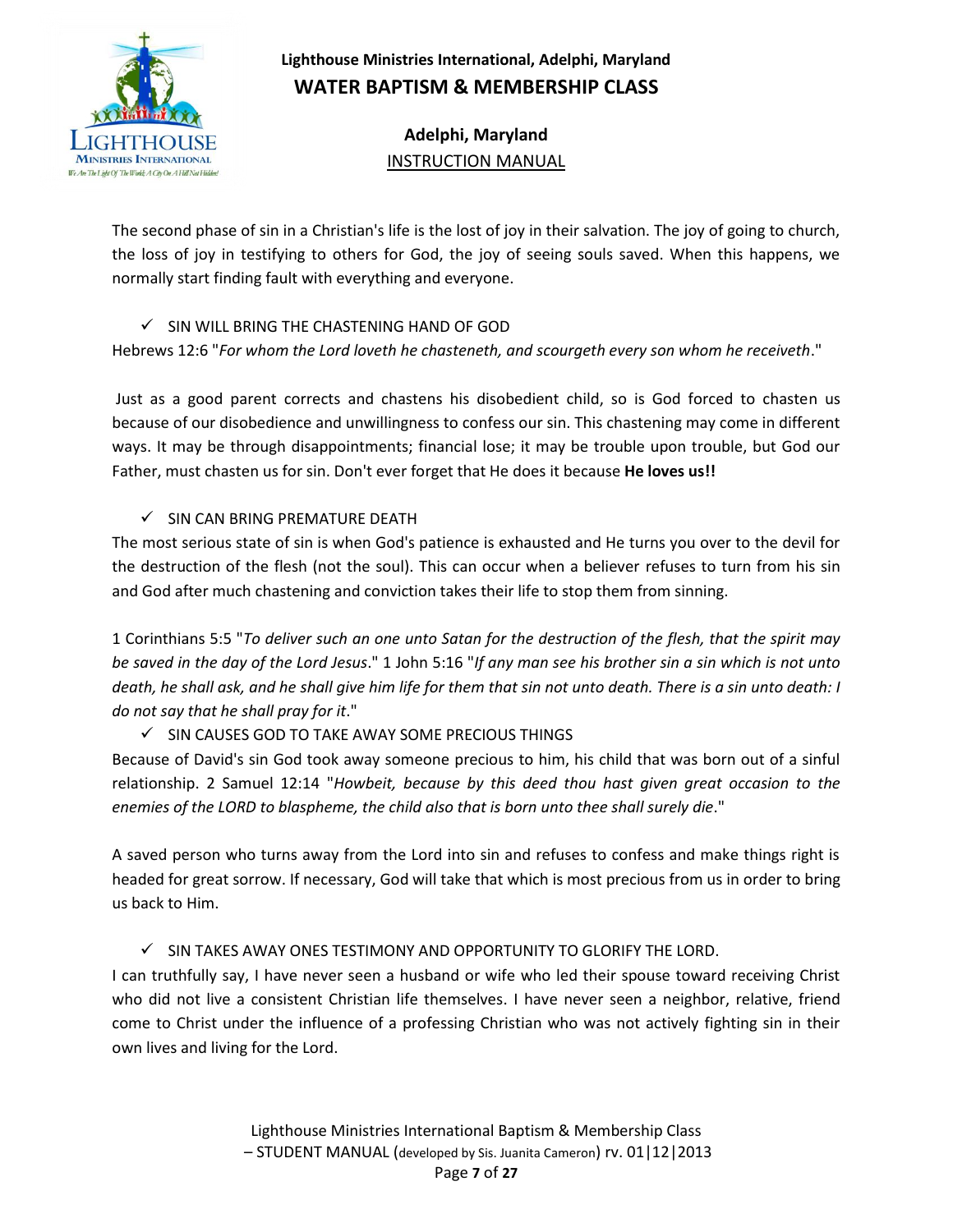

# **Adelphi, Maryland** INSTRUCTION MANUAL

Jesus said, "*Every branch in me that beareth not fruit he taketh away: and every branch that beareth fruit, he purgeth it, that it may bring forth more fruit. . . .Herein is my Father glorified, that ye bear much fruit; so shall ye be my disciples*." (John 15:2,8)

### $\checkmark$  SIN STOPS A CHRISTIAN FROM MATURING

Over our years in ministry we have seen that it is the obedient believer who matures in the Lord. The believer who is obeying the Bible and trying to live by God's Word has trouble just like everyone else. However, the difference is that the maturing believer is able to go through difficult times and not misrepresent the one who has called him or her to salvation.

The believer who follows the Word of God is being prepared in advance for the trials that will come their way. One real hindrance to our overcoming sin is to ignore the problem. Many times we know it is destructive, yet we try to justify it in any number of ways.

The most common excuse we use is to plead, **"I'm too weak**." The fact is you really are, however that excuse doesn't hold water when we read, "*I can do all things through Christ which strengtheneth me.*" (Philippians 4:13)

Our pretext to make us feel better is dissolved in the face of Paul's exclamation, "*And ye are complete in him, which is the head of all principality and power*." (Colossians 2:10)

## **A believer has the God's power and in Christ we can overcome ANYTHING!**

Another pretext we use is to say, "**I am not really so bad, I don't do really terrible things**", Another excuse is, "**I have come a long way from what I was, in time maybe I will overcome this thing also**".

The real problem these folks had was that they do not except that - ALL- sin, is sin. God does not give us the latitude to commit any sin. Why? **Because ALL sin is destructive**.

#### *The effects of sin are accumulative:*

A sin that is allowed to remain will affect your soul.

Think for a moment about why God commands us to turn immediately from all sin. What would you think of a parent who lets his/her child drink alcohol, but would not let them have hard drugs? A foolish parent indeed is one whose thinking is so warped.

GOD WANTS **NO** SIN IN OUR LIVES! HIS STANDARD IS RIGHTEOUSNESS.

Lighthouse Ministries International Baptism & Membership Class – STUDENT MANUAL (developed by Sis. Juanita Cameron) rv. 01|12|2013 Page **8** of **27**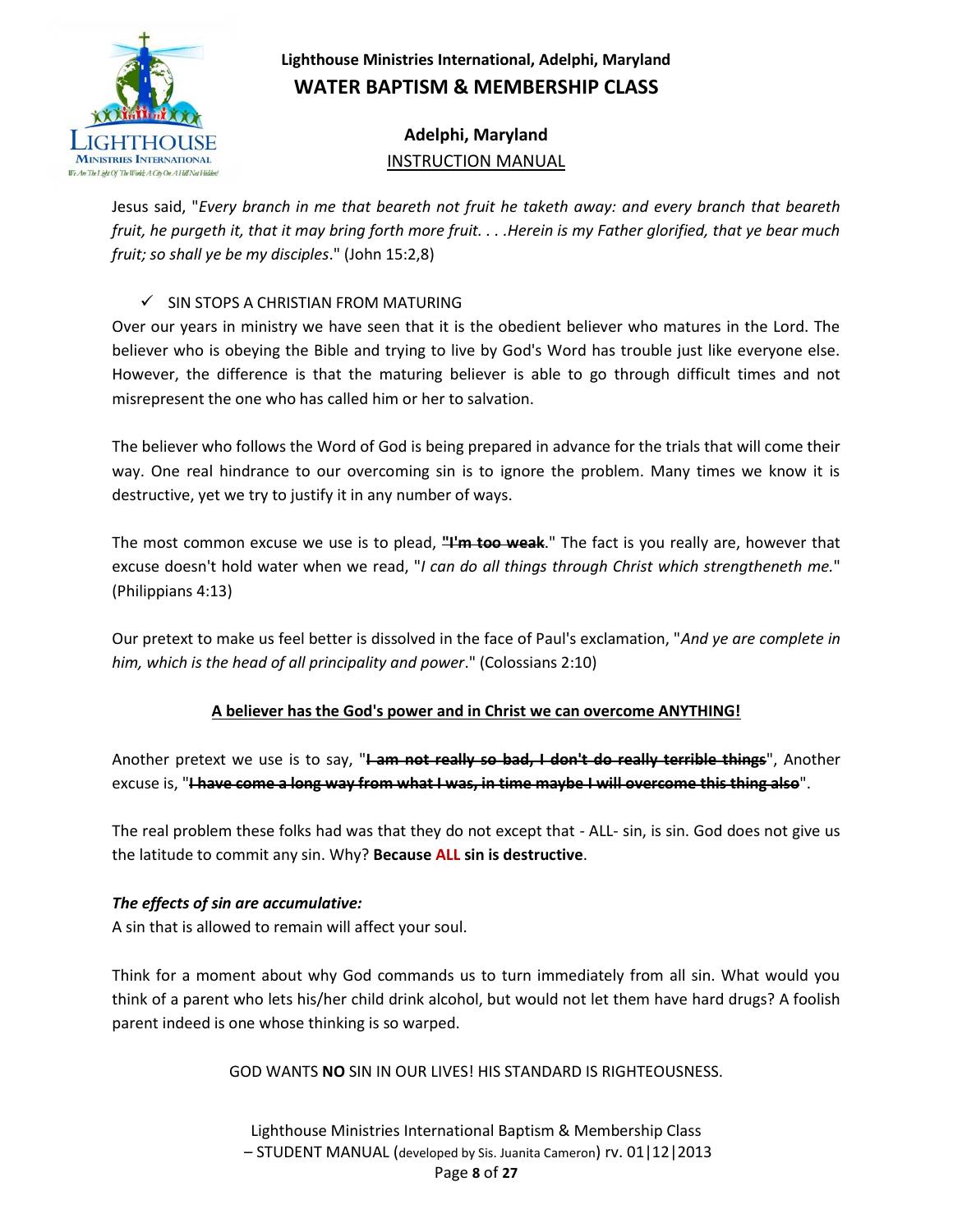

**Adelphi, Maryland** INSTRUCTION MANUAL

He wants us never to have to experience the harmful effects of any sin. What kind of God would he be if he overlooked our so called little sins. Two verses of Scripture put everything into proper perspective. Carefully read the following verses:

"*For whom he did foreknow, he also did predestinate to be conformed to the image of his Son, that he might be the firstborn among many brethren*." (Romans 8:29)

"*There hath no temptation taken you but such as is common to man: but God is faithful, who will not suffer you to be tempted above that ye are able; but will with the temptation also make a way to escape, that ye may be able to bear it."* (1 Corinthians 10:13)

## *Student Activity: First Step Towards Baptism – New Life in Christ (WORKSHEET)*

**QUESTIONS**: There is only one question for this lesson: In your own words, what do you think that the previous two verses personally mean to you. WRITE DOWN and share next class.

**Part Five: A Clean Heart By Relationship with Jesus As Savior, Lord and Master**

- $\checkmark$  Confession: Salvation Romans 10:9 -10
- $\checkmark$  Grace: Salvation Ephesians 2:8 9
- $\checkmark$  Confession: Praying Regularly 1 John 1:7-9

A relationship with Jesus means that you have been:

- $\checkmark$  "Crucified With Christ" Galatians 2:20
- $\checkmark$  "Raised With Christ" Ephesians 2:1, 5-6
- $\checkmark$  " Denied yourself to follow Him" Mark 8:34 -37

#### *Student Activity: First Step Towards Baptism – The Change (WORKSHEET)*

#### **Part Six: History and Doctrine of Baptisms**

In Hebrews 6:2 the Hebrew writer is referring to water baptism(s), perhaps using plural terminology to illustrate the two main agents of Christian baptism: water and Spirit. The second possibility could be that the Hebrew writer, through the divine inspiration of God, was indicating that church members need to have a grasp of all forms of previous biblical baptisms, concluding with the fact that under the church dispensation there is only water baptism and baptism for the remission of sins.

We believe both aspects and positions are noteworthy, but the latter provides the Christian student with a clear pattern of Gods plan and leaves the person with the ability to contend for the faith more perfectly. The Bible does speak of other types of baptisms in the Old and New Testaments, but it is clear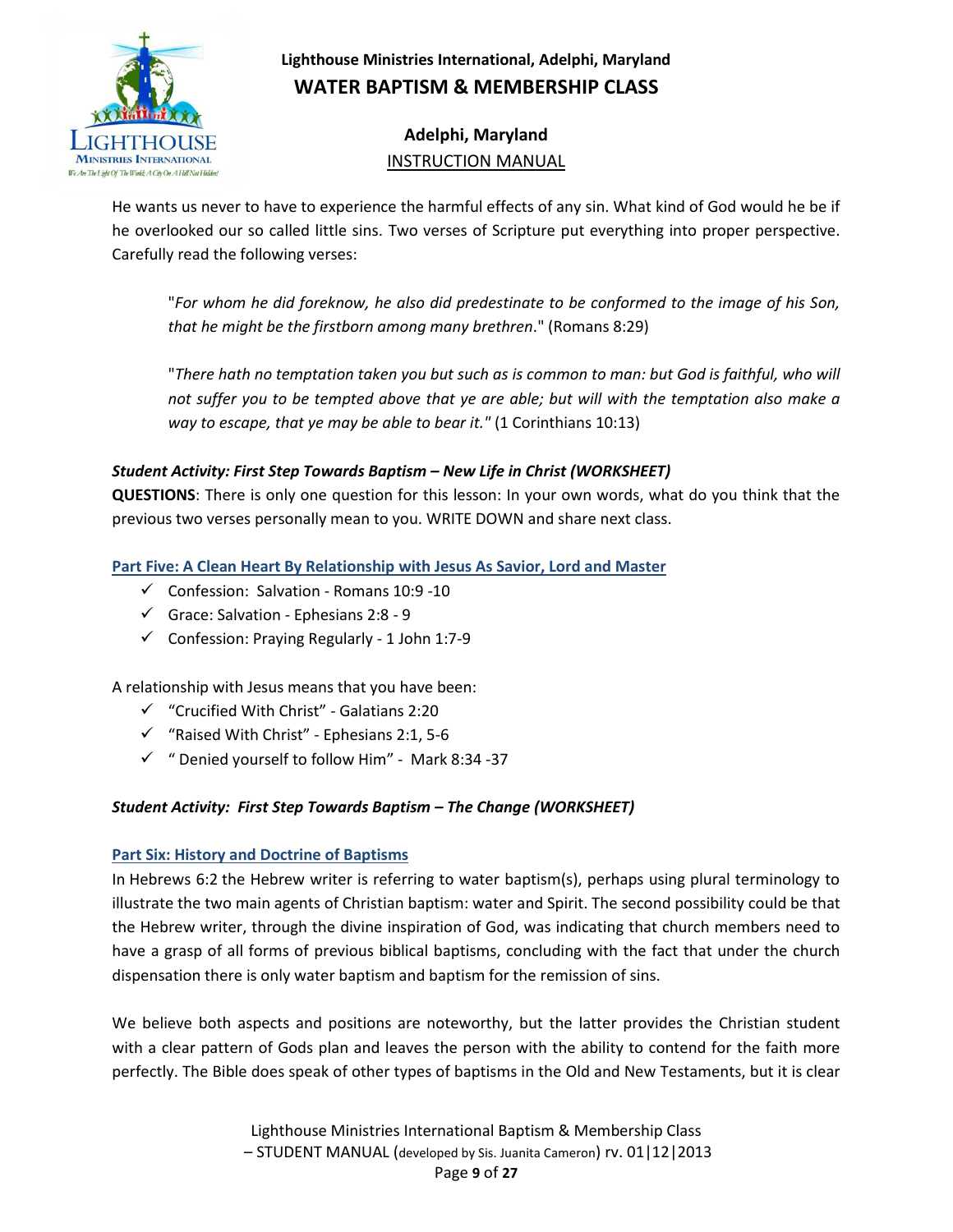

# **Adelphi, Maryland** INSTRUCTION MANUAL

that by the time of this writing (the book of Hebrews) there was one Lord, one faith and one baptism (Ephesians 4:5).

### **Baptism Defined**

- *Baptized/Baptizo:* To submerge and to make fully wet for a religious purpose. It is to be identified with Christ and His teaching as was the case with the Israelites (1 Corinthians 10:2). Example: Acts 2:41
- $\checkmark$  Baptism/Baptisma: The result of being dipped in water. It is the completed act of baptism, the physical and the spiritual. Example: Colossians 2:12
- *Baptisims/Baptismos*: Ablution & washing. Example: Hebrews 6:2

### **Part Six B: Non Biblical Baptisms**

Some cultures, denominations and norms have various meanings, significance and forms of Baptism. Some common non-Biblical uses of Baptism include:

- $\checkmark$  When an infant
- $\checkmark$  Before a true conversion
- $\checkmark$  Mixed in a false religion

First Corinthians 10:1-4 illustrates that the passing through of the Red Sea was a type of Israelite baptism for the Jews. In addition, the teaching and doctrine of Moses was a type of baptism for the Nation of Israel. The teaching of Moses, as given to him directly by God, was the way in which they learned to identify with the only true and living God (Deuteronomy 32:1-4). Moses likens his divine teaching of God as various forms of water encountering and covering God's Old Testament people. The previous Mosaic passage resembles an action describing what Christ did for His bride/church, "*That he might sanctify and cleanse it with the washing of water by the word*" (Ephesians 5:26).

#### **Part Six C: The Mechanics and Explanation of Why Water Baptism is practiced.**

Around the time Ephesians 4:5 was recorded (A. D. 60-64) the church had been established for a few decades and only water baptism existed. Below is a list of all New Testament conversions. Each conversion/baptism consisted of the element water.

- $\checkmark$  Acts 2:38, 41 (First believers)
- $\checkmark$  Acts 4:4 (Second group of believers)
- $\checkmark$  Acts 8:12-13; 8:36-39 (Samaritans & Eunuch)
- $\checkmark$  Acts 9:18
- $\checkmark$  Acts 10:47-48 (House of Cornelius)
- $\checkmark$  Acts 16:15 16:33 (Lydia & household/Philippian Jailer & all his)

Lighthouse Ministries International Baptism & Membership Class

– STUDENT MANUAL (developed by Sis. Juanita Cameron) rv. 01|12|2013

#### Page **10** of **27**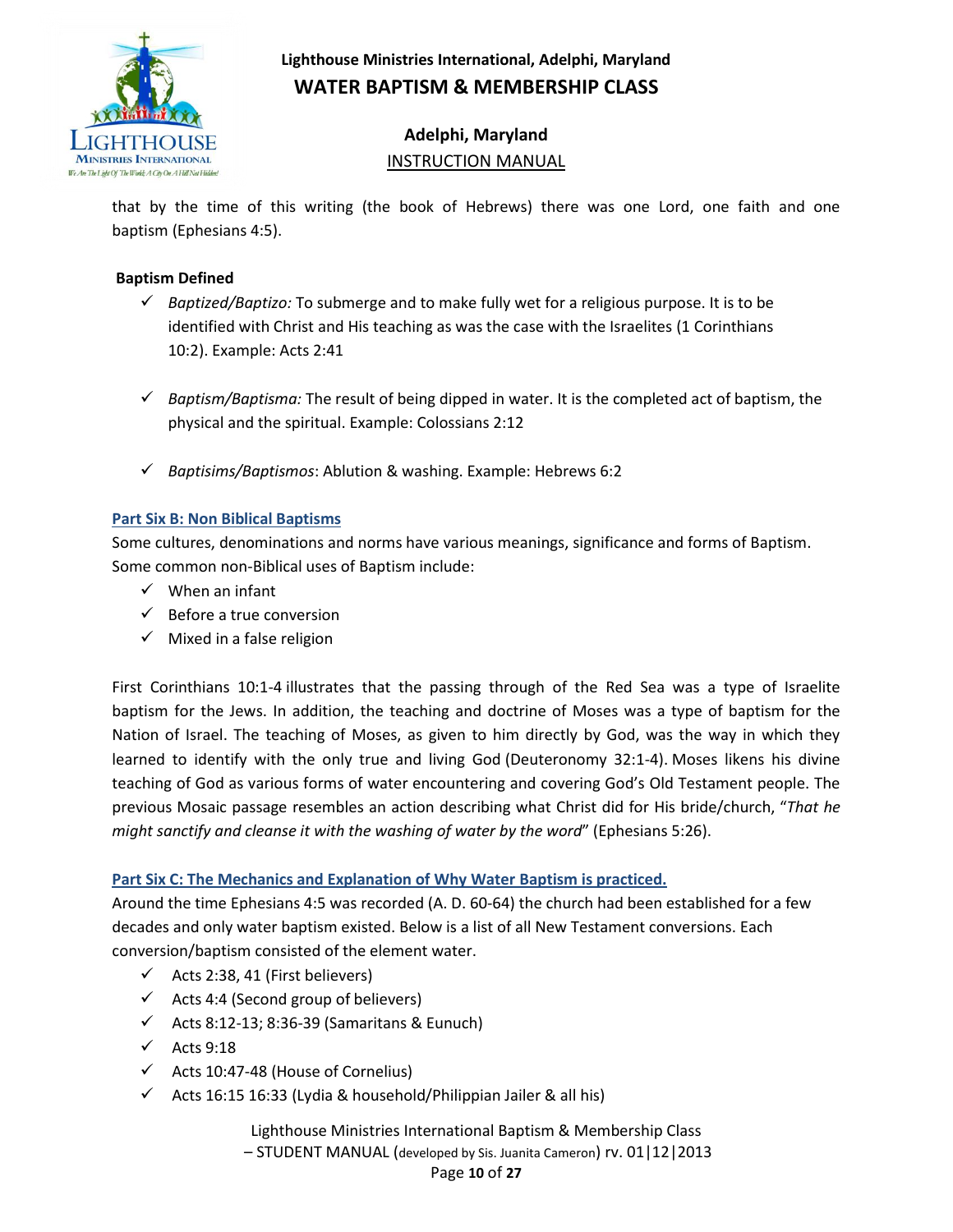

**Adelphi, Maryland** INSTRUCTION MANUAL

- $\checkmark$  Acts 18:8 (Crispus & household)
- Acts 19:1-5 (The 12)

There has been the age-old debate as to whether or not baptism is essential to salvation. Water baptism is a doctrine of Christ and is required for one to enter into the Kingdom of God (Mark 16:15-16; John 3:3-6; Acts 2:38).

Many people are confused over the necessity of water baptism because they fail to make the connection between God's Old and New Testament covenants. Although the Old Testament Law has been nailed to the cross (Colossians 2:13-14), the Old Testament scriptures speak to and compliment the New Testament (Isaiah 52:15).

We baptize with using full immersion today to follow Jesus' example

- $\checkmark$  Making a true commitment to God
- $\checkmark$  In the name of the Father, Son, and Holy Spirit- The Lord Jesus Christ

Males of the Israelite Nation did not have to be baptized in water they had to be circumcised at the age of 8 days (Genesis 17:10-12). This was a necessity without option that indicated a male was a child of God. Circumcision marked him as Gods elect. The biblical connection is made between Old and New Testament scripture as evidenced by Colossians 2:11-12 which speaks of the spiritual circumcision known as baptism. Based on verse 12 of the above passage, through water baptism God operates on the penitent believer and washes their sins away.

**The other element that is often missed in understanding the baptismal command is the purpose of blood**. Under Old Testament Law it was the blood of sacrificed animals that atoned for the sins of Israel, i.e. Leviticus 16:20-30. In the New Testament it is the blood of Christ that was shed for the remission of sins. The Hebrew writer said "And almost all things are by the law purged with blood; and without shedding of blood is no remission" (Hebrews 9:22). The entire chapter 9 of the book of Hebrews speaks to the reality of the sacrifice and blood of Christ being more powerful and precious than that of animals.

It is baptism that *declares* that we have started a new life in Christ (Romans 6:4). It *symbolizes* that the Christian has been washed by the blood of Christ (Revelation 1:5).

#### **Why Do we Use Water?**

To understand the essentiality of baptism a person must realize they need to be washed and the methodology of the washing. For the Apostle Paul to enter into the Apostleship he had to be personally taught by Christ (Galatians 1:12) and baptized into the body of Christ. If baptism was necessary for a man as awesome as Paul, surely it is required for individuals today.

> Lighthouse Ministries International Baptism & Membership Class – STUDENT MANUAL (developed by Sis. Juanita Cameron) rv. 01|12|2013 Page **11** of **27**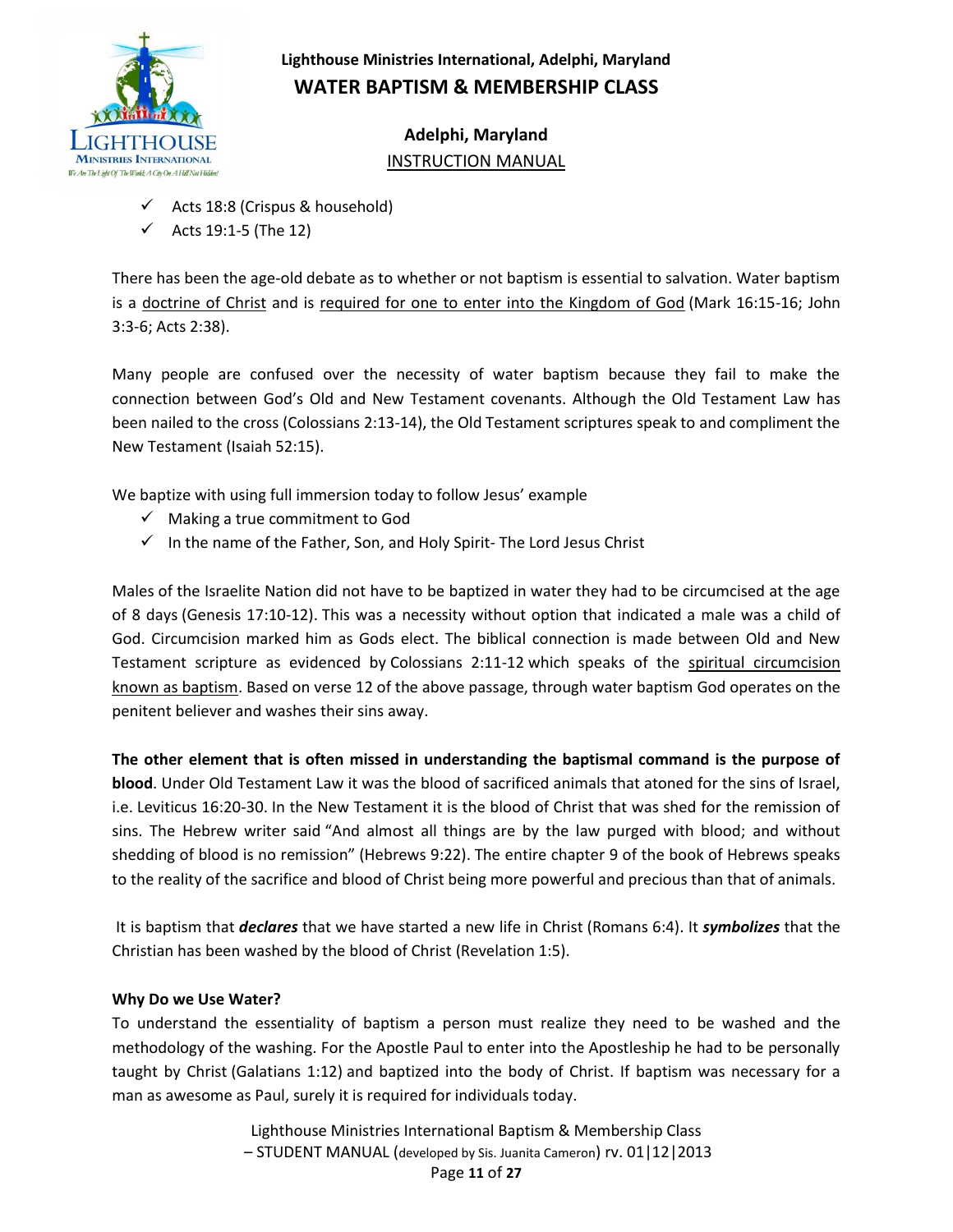

## **Adelphi, Maryland** INSTRUCTION MANUAL

In relationship to the methodology, God said to Paul, "And now why tarriest thou? arise, and be baptized, and wash away thy sins, calling on the name of the Lord" (Acts 22:16). For Paul to become a Christian he had to be immersed into water for the remission of his sins. Not only is baptism essential, it has the spiritual ingredients to save through a symbolic representation of the blood of Jesus atoned for our sins (1 Peter 3:20-21).

The doctrine/teaching of baptism rests in the fact that it is of water and is also one where the child of God receives the baptism (gift) of the Holy Spirit (Acts 2:38; Romans 5:5; Titus 3:5).

## *Student Activity: The Biblical Basis for Baptism (WORKSHEET)*

### **Part Six D: Are There Other True Baptisms?**

- *Remission of sins*
	- o *Before Christ instituted baptism for the remission of sins* (Acts 2:38), a man named John the Baptist, the second cousin of Jesus (Luke 1:36), paved the way for Christ to come, preaching the baptism of repentance (Matthew 3:11; Acts 19:1-5). Although the baptism of John the Baptist was a baptism in water it was not for the remission of sins (Mark 1:9- 11).

## *Baptism of Repentance*

 $\circ$  If men and women refuse to be baptized with the one baptism of today, they will eventually receive the final baptism of Christ, but it will not be for salvation it will be for damnation. John the Baptist spoke of the baptism of repentance, baptism of the Holy Spirit and the baptism of fire (Matthew 3:11-12)

#### *Baptism of Fire*

 $\circ$  Nobody wants to receive the baptism of fire because it will be the casting of disobedient and self-centered people into the lake of fire (Revelation 19:20; 20:10, 14-15, 21:8). The second death will be the sinner's baptism of fire. This will be the immersing of the sinner into unquenchable fire for eternity.

## *Baptism of The Holy Spirit*

- $\circ$  Hebrews 6:1 Therefore, leaving the discussion of the elementary principles of Christ, let us go on to perfection, not laying again the foundation of repentance from dead works and of faith toward God
- o Hebrews 6:2 of the doctrine of baptisms, of laying on of hands, of resurrection of the dead, and of eternal judgment.

## **EXAMPLES OF THE SIGNIFICANCE AND SYMBOLISM OF BAPTISM THROUGH OUT THE BIBLE:**

 $\checkmark$  Before The Cross, Flood and Ark: Genesis 7:15 – 17; 7:23; 1 Peter 3:18-21

Lighthouse Ministries International Baptism & Membership Class

– STUDENT MANUAL (developed by Sis. Juanita Cameron) rv. 01|12|2013